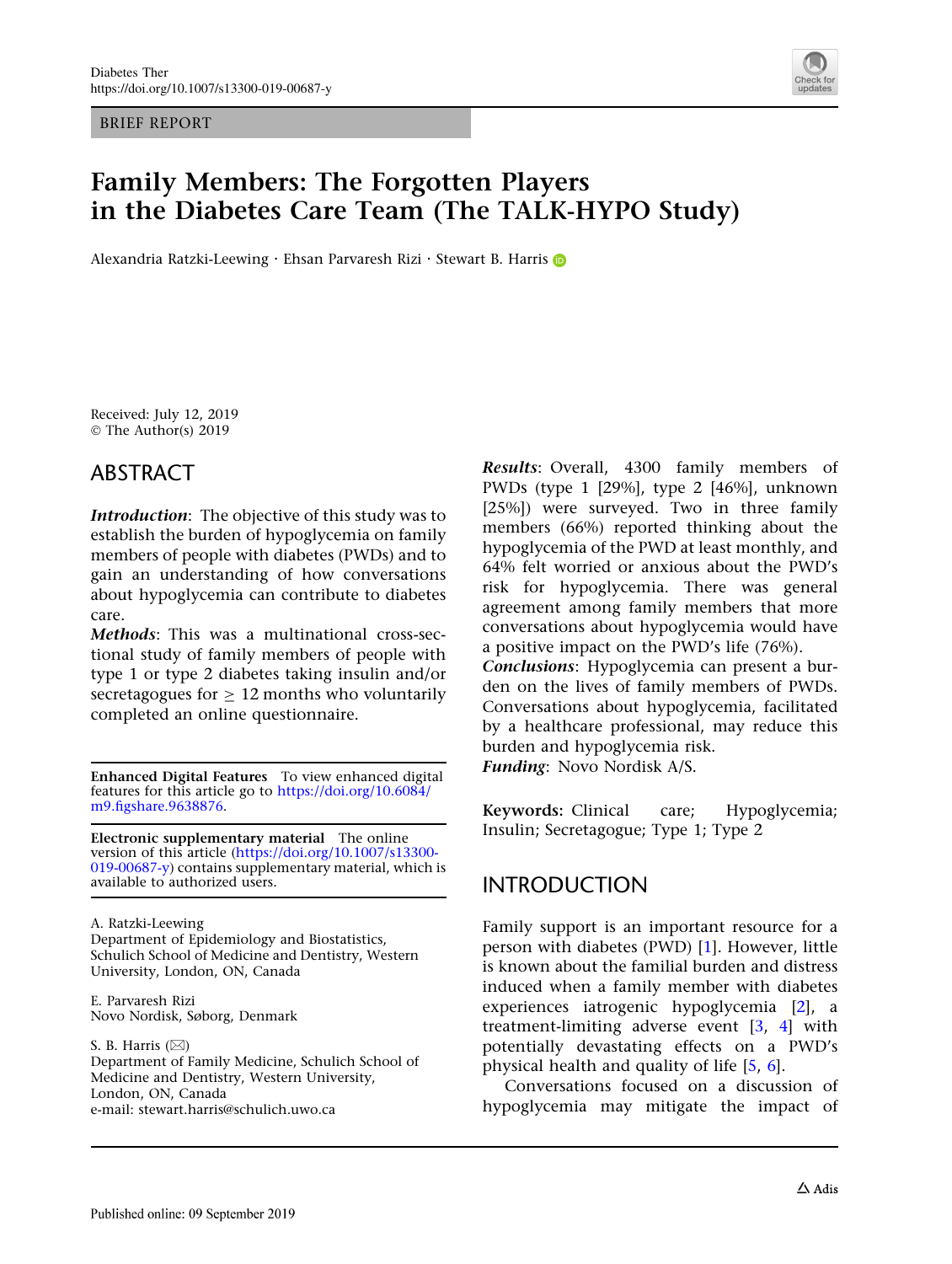hypoglycemia on PWDs and their family members, helping to optimize and buttress the roles of family members as key assets to healthcare professionals (HCPs) in the management of hypoglycemia.

This real-world, multi-national study (TALK-HYPO) leverages the methodological advantages of participant-reported outcomes to investigate specifically how, and to what extent, hypoglycemia affects family members of PWDs taking insulin and/or secretagogues, and the potential benefit of hypoglycemia-specific conversations in diabetes management.

## **METHODS**

This cross-sectional study involved the design and dissemination of a 47-item online questionnaire across nine countries (Canada, Denmark, France, Germany, Italy, Japan, Spain, UK and USA; disseminated in local languages) between 8 April and 6 May 2019 via Ipsos Healthcare (Electronic Supplementary Materials [ESM]). Participants in the TALK-HYPO study were sampled from pre-existing panels of the general public, with sampling managed by Dynata (Plano, TX, USA) and Userneeds (Copenhagen, Denmark). The panel was formed using multisource recruitment methods (via online banners, e-mails, apps, social media and websites); all panelists must have opted into receiving survey invitations and taking part in the online research.

Individuals aged  $\geq$  18 years who identified themselves as family members of adults  $($  18 years) with type 1 or type 2 diabetes taking insulin and/or secretagogues for  $\geq 12$  months prior to the respondent completing the questionnaire were eligible to enroll in the study. Family members were a partner/ spouse, parent, step-parent, grandparent, grandchild, child, step-child, sibling, aunt, uncle, niece, nephew, cousin, or other family member. Members of the pre-existing panels were contacted via e-mail to complete a TALK-HYPO screening questionnaire to assess their suitability to participate in the survey (see ESM). Eligible respondents were then asked to provide informed consent in the form of a button (see

ESM for consent text) prior to receiving a link to complete the TALK-HYPO questionnaire. A sample size of 4300 eligible responders was determined a priori  $[n = 500$ /country, with the exception of Denmark  $(n = 300)$ ]. Data from family members surveyed in Denmark were weighted to 500 respondents.

The aim of the self-administered TALK-HYPO questionnaire was to capture background information on the respondent and their PWD, participant-reported data on experiences of hypoglycemia-specific burden and the impact of conversations on diabetes management. An information page within the questionnaire provided descriptions of daytime mild/moderate hypoglycemic events, severe daytime hypoglycemic events and nocturnal hypoglycemic events and is presented in Table [1.](#page-2-0)

Due to the nature of this study (online questionnaire), exemption of ethics approval was requested and received by the Pearl international review board (Indianapolis, IN, USA). For that same reason, the study was not registered.

## RESULTS

#### Demographics and Characteristics

The total target sample size  $(N = 4300)$  was achieved, with 29% of participants being a family member of a person with type 1 diabetes and 46% of a person with type 2 diabetes; 25% of respondents did not know the type of diabetes of the PWD. Most respondents were parents/step-parents (37%) or spouses/partners (18%). The mean respondent age (standard deviation [SD]) was 46.6 (15.2) years, and 48% were male.

The mean age (SD) of the PWD of respondents was 63.0 (SD 17.9) years, and 55% were male. Over half of the PWDs (63%) had experienced at least monthly mild/moderate daytime hypoglycemic episodes. Also on at least a monthly basis, 26% had experienced severe daytime hypoglycemia and 30% had experienced nocturnal hypoglycemia (mild/moderate or severe) (Table [2](#page-3-0)).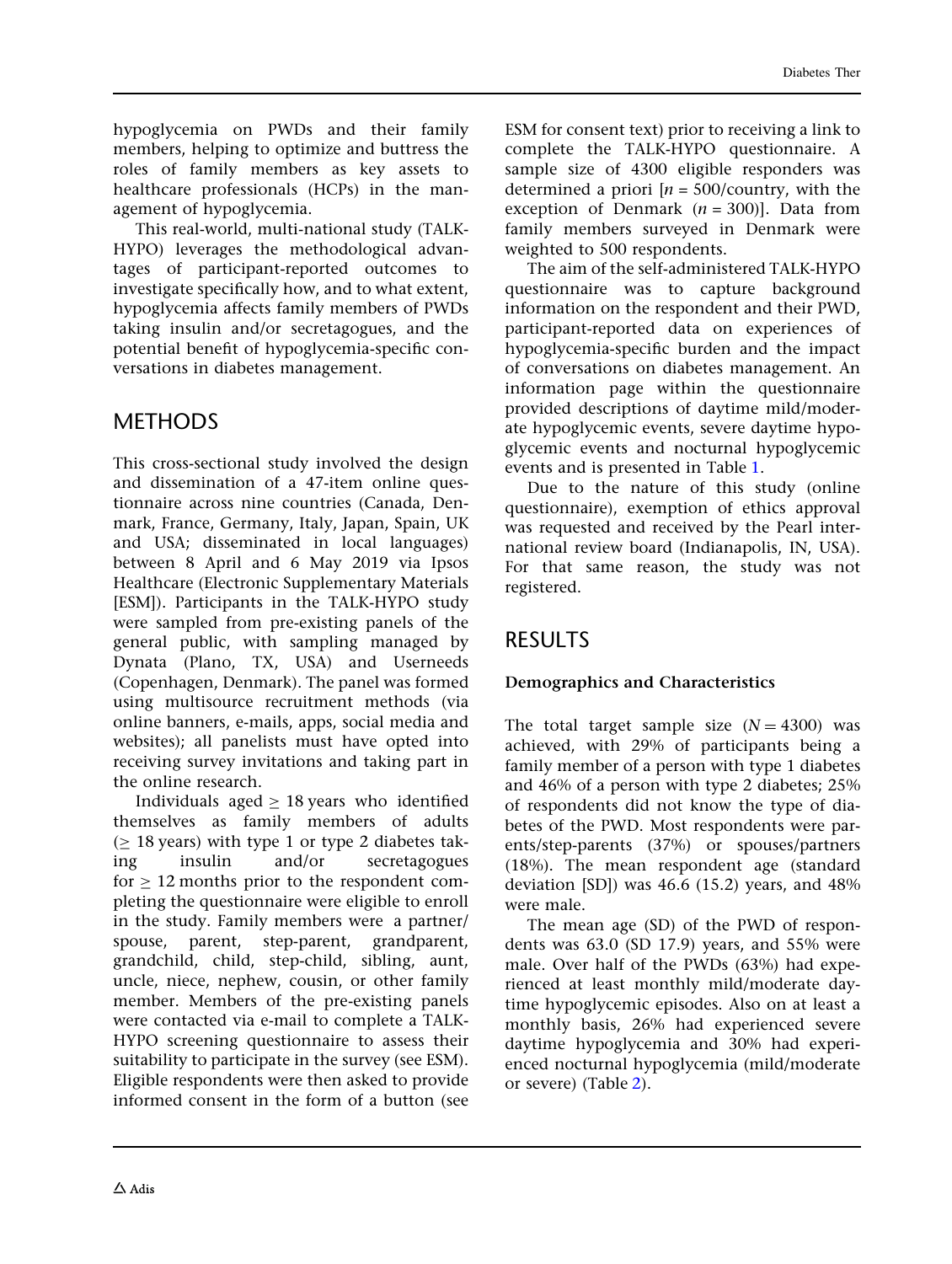| Hypoglycemia type                     | Description of hypoglycemia used in the questionnaire                                                                                                                                                                                                                                                                                                                                                                                                                                                                                                                                                                                                                                                                                                                                                                                                                                                                                                                                               |  |  |
|---------------------------------------|-----------------------------------------------------------------------------------------------------------------------------------------------------------------------------------------------------------------------------------------------------------------------------------------------------------------------------------------------------------------------------------------------------------------------------------------------------------------------------------------------------------------------------------------------------------------------------------------------------------------------------------------------------------------------------------------------------------------------------------------------------------------------------------------------------------------------------------------------------------------------------------------------------------------------------------------------------------------------------------------------------|--|--|
| Mild/moderate daytime<br>hypoglycemia | These events, which occur while your family member is awake, are typically marked by signs<br>and symptoms such as feeling shaky, sweatiness or chills, irritability, being nervous or<br>anxious, hunger, weakness, mild confusion, forgetfulness, fast heartbeat, feeling dizzy, and<br>color draining from the skin                                                                                                                                                                                                                                                                                                                                                                                                                                                                                                                                                                                                                                                                              |  |  |
|                                       | Mild/moderate hypoglycemia can also be checked using a blood glucose monitoring device. If<br>your family member experiences mild/moderate hypoglycemia, he/she will be able to take<br>self-action to treat the event. When your family member is capable of treating him/herself,<br>without the assistance of someone else, it is considered a mild/moderate hypoglycemia<br>event. Treatment can include taking a glucose tablet, drinking a glass of juice, or eating<br>something                                                                                                                                                                                                                                                                                                                                                                                                                                                                                                             |  |  |
| Severe daytime<br>hypoglycemia        | These events, which occur while your family member is awake, can arise when your family<br>member's low blood sugar is left untreated and continues to drop. The early signs and<br>symptoms of severe hypoglycemia typically include blurred vision, difficulty concentrating,<br>confused thinking, slurred speech, numbness, and/or drowsiness. If the blood glucose stays<br>low for too long, it can result in seizures, comas, and possibly death. When the symptoms<br>become so severe that your family member is no longer able to treat themselves, he/she will<br>require help from somebody else to recover. When the individual absolutely needs the<br>assistance of someone else to recover, it is considered a severe hypoglycemia event. In this<br>case, you or somebody else may need to administer a glucagon injection to treat your family<br>member's severe hypoglycemia event. Emergency medical services may also be called, and<br>hospitalization is sometimes required |  |  |
| Nocturnal hypoglycemia                | These are events that occur while your family member is sleeping or attempting to sleep.<br>Nocturnal hypoglycemia is typically marked by signs and symptoms such as vivid dreams/<br>nightmares, restless sleep, morning headaches, night sweats, tiredness, irritability/confusion<br>upon waking, convulsions, and talking/shouting while sleeping. Nocturnal events can be<br>either mild/moderate or severe                                                                                                                                                                                                                                                                                                                                                                                                                                                                                                                                                                                    |  |  |

<span id="page-2-0"></span>Table 1 Descriptions of hypoglycemia used in the questionnaire

One-third of PWDs (34%) had been hospitalized due to hypoglycemia in the previous 12 months (once 14%, twice 10%, three times 6%, or  $\geq$  four times 4%).

#### Burden of Hypoglycemia

Hypoglycemia was perceived as an important factor in the overall management and treatment of diabetes by 91% of respondents. Many respondents expressed their commitment to helping manage their PWD's hypoglycemia (77%), with 60% agreeing that it is their responsibility to do so. Specifically, respondents reported being involved in the management of their PWD's hypoglycemia in terms of providing emotional support (71%); helping to treat mild/moderate hypoglycemia (65%); helping to prevent the PWD from experiencing hypoglycemia (60%); treating severe hypoglycemia (59%); and performing day-to-day hypoglycemia monitoring (51%).

The PWDs' hypoglycemia directly impacted the life of nearly half of all respondents (42%). Of those who reported being involved in helping to manage their PWD's hypoglycemia  $(n = 3800)$ , 48% reported that it took up too much emotional energy. Two in three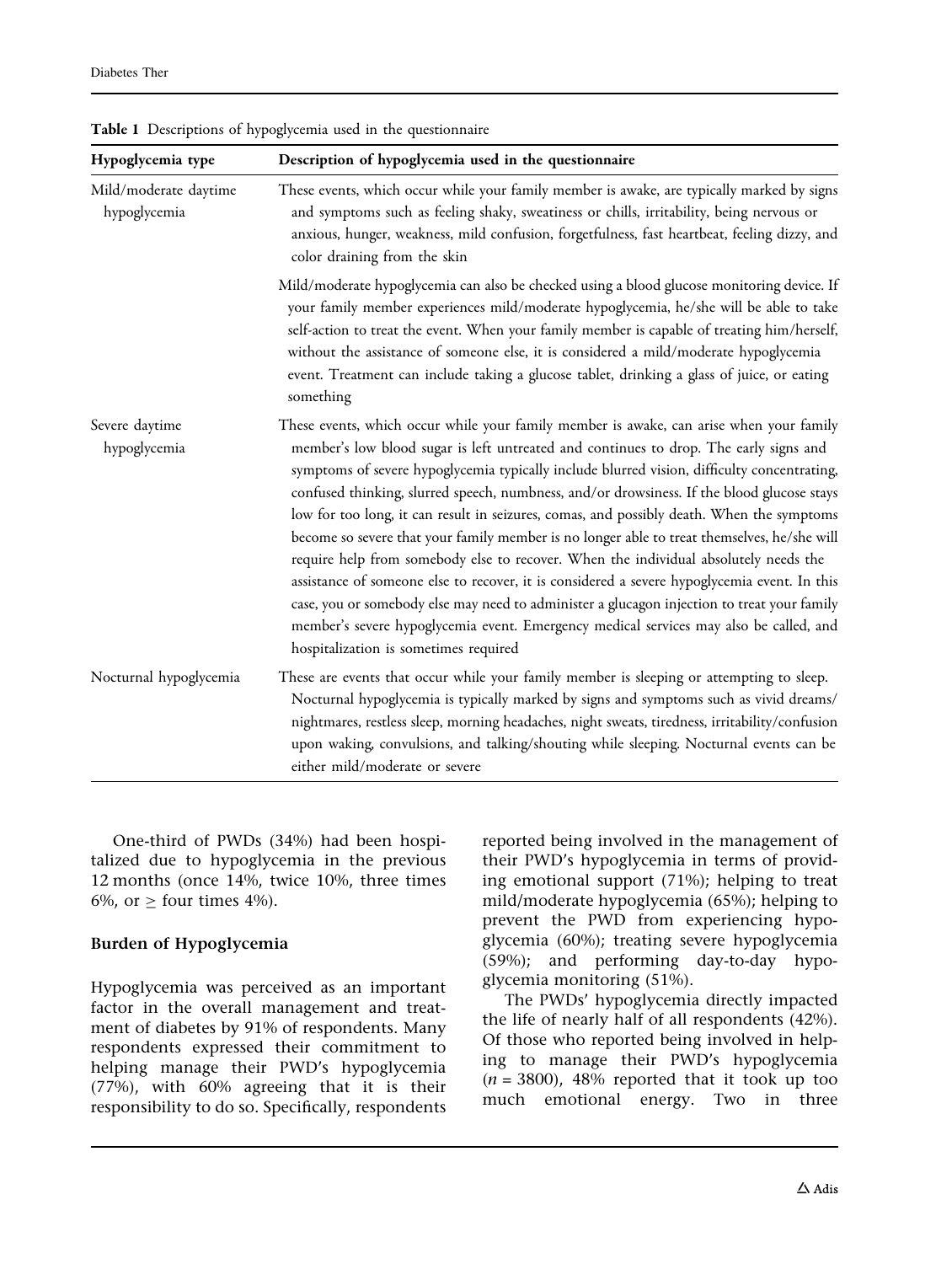| Type of hypoglycemic event and Total                           | $(N = 4300)$ | Diabetes type                   |                                 |                            |
|----------------------------------------------------------------|--------------|---------------------------------|---------------------------------|----------------------------|
| frequency <sup>a</sup>                                         |              | Type 1 diabetes<br>$(n = 1226)$ | Type 2 diabetes<br>$(n = 1984)$ | Don't know<br>$(n = 1090)$ |
| Mild/moderate daytime hypoglycemia, n (%)                      |              |                                 |                                 |                            |
| At least once a month                                          | 2690(63)     | 873(71)                         | 1175(59)                        | 642 (59)                   |
| Less than once a month                                         | 1023(24)     | 239(19)                         | 574 (29)                        | 211(19)                    |
| Don't know                                                     | 586 (14)     | 125(10)                         | 243(12)                         | 218(20)                    |
| Severe daytime hypoglycemia, n (%)                             |              |                                 |                                 |                            |
| At least once a month                                          | 1133(26)     | 388 (32)                        | 492(25)                         | 252(23)                    |
| Less than once a month                                         | 2374(55)     | 669(55)                         | 1167(59)                        | 540 (50)                   |
| Don't know                                                     | 793(18)      | 182(15)                         | 331(17)                         | 280 (26)                   |
| Nocturnal hypoglycemia (either mild/moderate or severe), n (%) |              |                                 |                                 |                            |
| At least once a month                                          | 1283(30)     | 469 (38)                        | 557 (28)                        | 255(23)                    |
| Less than once a month                                         | 1914(45)     | 530 (43)                        | 966 (49)                        | 418(38)                    |
| Don't know                                                     | 1104(26)     | 239(19)                         | 467(24)                         | 398 (37)                   |

<span id="page-3-0"></span>Table 2 Proportion of respondents reporting hypoglycemia in their person with diabetes by frequency and class of hypoglycemia

<sup>a</sup> At least once a month was calculated as the sum of the following responses: 'daily'; 'several times a week'; 'about once a week'; 'about once every other week'; 'about once a month'. Less than once a month was calculated as the sum of the following responses: 'about once every 3 months'; 'about once every 6 months'; 'about once a year'; 'less often than once a year'; 'never'

respondents (66%) thought about the PWD's hypoglycemia risk at least monthly, and 43% reported that it affected their mood, evoking feelings of worry or anxiety (64%). Other negative emotions among respondents included feelings of powerless (21%) and fear (20%).

Hypoglycemia among PWDs also compromised respondents' feelings of independence (35%) and negatively impacted their social life (29%). To help manage hypoglycemia, 74% of the respondents who helped manage their PWD's hypoglycemia ( $n = 2852/3849$ ) spent less time on their own activities. These respondents spent less time on pursuing hobbies/leisure activities (43%); taking holidays/traveling (40%); pursuing new interests (39%); practicing self-care (40%); or being with other friends/family members (39%)—or they forwent all or some of these activities entirely. Notably, having less sleep or reducing working hours was

reported by one in three (36%) and one in four (27%) respondents, respectively.

#### Conversations About Hypoglycemia

Of all respondents, 91% had conversations about hypoglycemia with their PWD ( $n = 3925/$ 4300); among these, 45% initiated the conversation. These respondents felt that hypoglycemia-specific conversations enabled them to understand how they could help manage their PWD's hypoglycemia better (85%) as well as understand what the PWD was going through (88%); 83% also felt that such conversations brought them closer to their PWD (ESM Table S1).

In conversations with HCPs, 78% of respondents encouraged their PWD to discuss hypoglycemia, with prevention (52%) and treatment (47%) of hypoglycemia being the most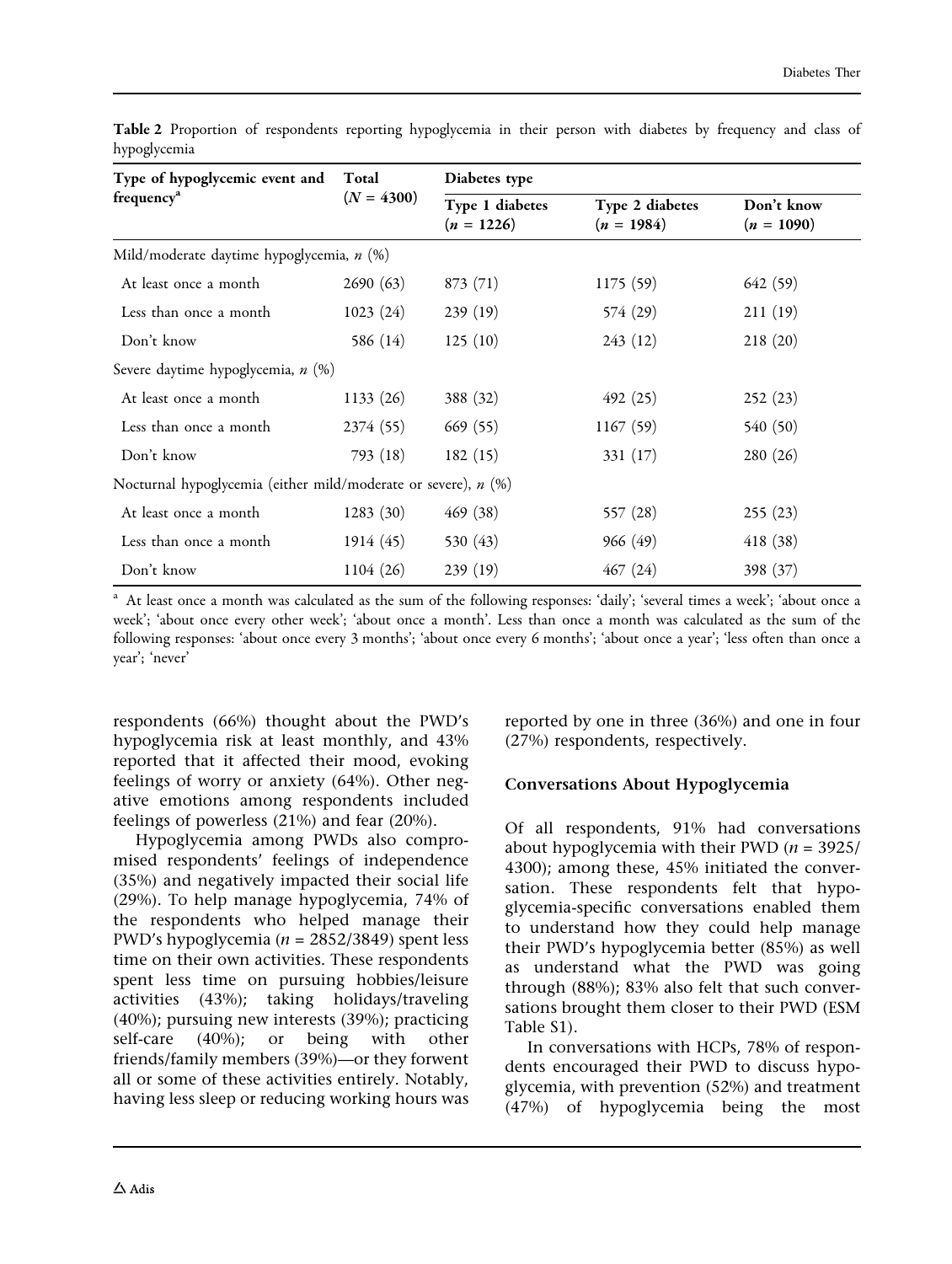commonly encouraged topics. Positive outcomes were experienced by 94% of respondents who discussed hypoglycemia with the HCP  $(n)$  $= 2758/2928$ ). These conversations were perceived to improve the PWD's understanding of how to better manage hypoglycemia (37%), of the frequency of blood monitoring required (35%) and of lifestyle behavior (29%), as well to increase the feeling of well-being about the treatment (28%).

Only 34% of respondents felt they had regular conversations (about once a week or more often) about hypoglycemia with their PWD. Overall, the majority of respondents agreed that having more conversations about hypoglycemia could lead to a positive impact on the PWD's life (76%). The most common barriers to conversations about hypoglycemia between respondents and the PWD were the PWD not wanting to talk about it (43%); the PWD living too far away (37%); a lack of confidence or knowledge (33%); and a feeling that it was not the respondent's role (32%).

## DISCUSSION

This study highlights the substantial burden which hypoglycemia places on many family members of PWDs. Based on the responses to the survey, conversations about hypoglycemia improved several participant-reported outcomes for family members and their PWDs, and improved integration of the family member in conversations with the HCP about hypoglycemia was associated with positive outcomes for the PWD.

These findings corroborate those of a previous survey that examined the experiences of relatives of PWDs, in which 61.3% (31.5–86.4%) stated that they worried about the hypoglycemia risk in PWDs [[7](#page-6-0)]. Similarly, in a questionnaire carried out in Canada ( $n = 552$ ), 92% of all significant others of PWDs felt committed to helping manage hypoglycemia of their PWD, and 87% said they would forgo other things in their lives to help manage hypoglycemia [\[2\]](#page-6-0). In the TALK-HYPO study, despite the potential burden, we found that the majority of family members were committed to helping manage their PWD's hypoglycemia.

In general, many family members were the catalyst to conversations occurring between HCPs and PWDs, encouraging their PWDs to discuss prevention and treatment of hypoglycemia, leading to positive outcomes and improving many aspects of the PWD's hypoglycemia management. HCPs should thus be aware of the family member's active involvement in hypoglycemia management and strive to capitalize on their potential contributions to supporting clinical care. Interventions aimed at facilitating the increased frequency of hypoglycemia-specific conversations could promote improved outcomes in diabetes. Our study helps verify the current, though sparse, evidence on conversational barriers in diabetes [\[8,](#page-6-0) [9\]](#page-6-0); it also identifies several other conversational barriers previously undocumented in the literature.

The strengths of this study include its international scope and use of real-world data, both of which increase the generalizability of the findings. Although previous studies have examined the impact of diabetes care on family members in general terms [[7](#page-6-0), [10](#page-6-0)], examination of the burden of hypoglycemia has been limited to family members' worries about hypoglycemia. However, the current study includes, for example, understanding which aspects of a family member's life are impacted. Additionally, this is the first study examining in detail the effects of conversations between family members and PWDs in the context of hypoglycemia. This information provides a valuable resource for HCPs to adapt their consultations to help reduce the burden on the family member and thereby enhance their ability to support the PWD. While hypoglycemic events were not confirmed by plasma glucose measurements, real-world data allowed the impact of these events to be examined from the perspective of the family member. Finally, the impact of hypoglycemia in people with type 1 and type 2 diabetes (receiving insulin and/or secretagogues) was considered.

There are potential limitations associated with this study. In particular, selection bias (i.e. due to non-random sampling or non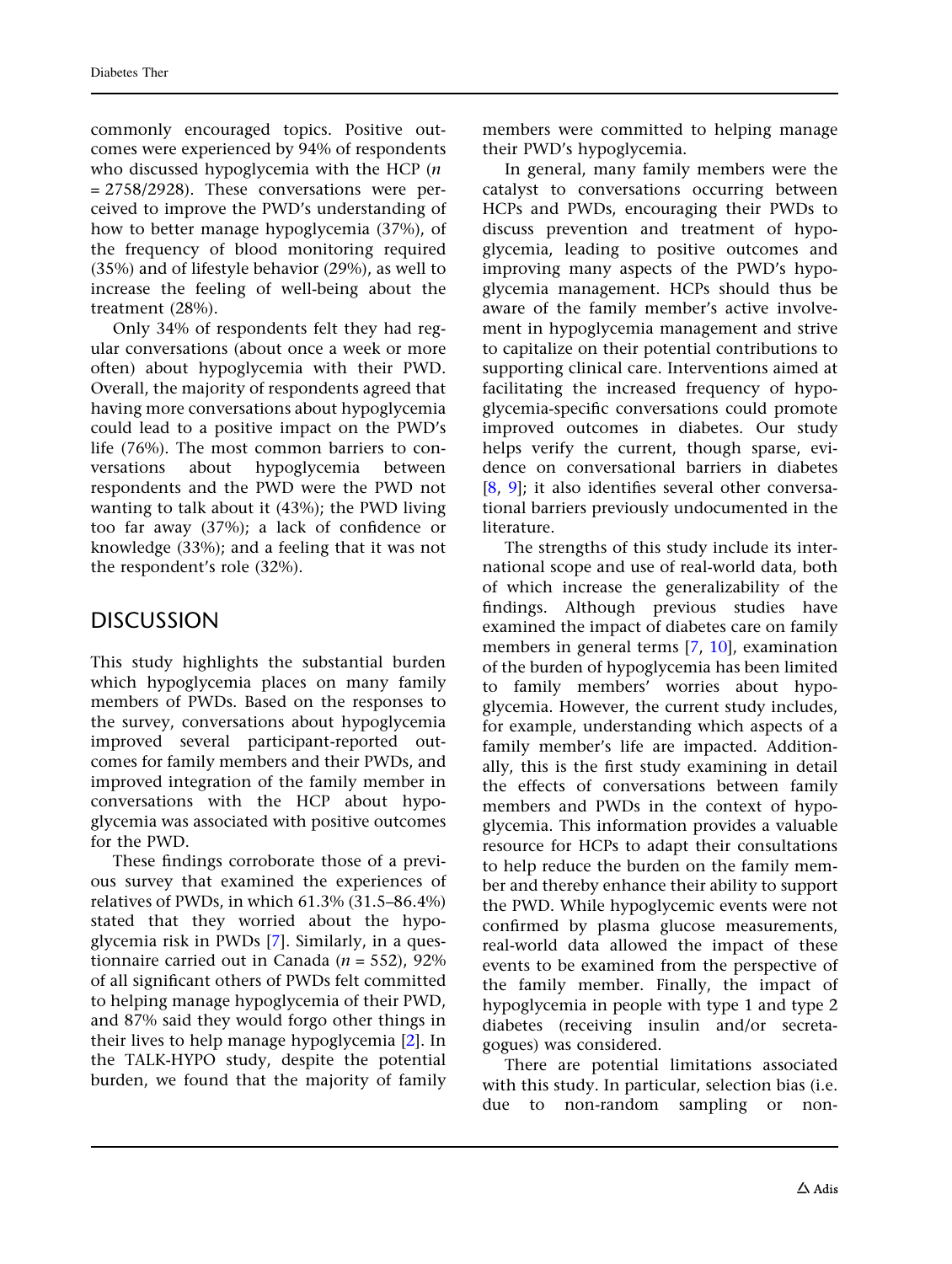participation) may have arisen to the extent that the study sample of family members of PWDs differed from the general population in ways that influenced hypoglycemia event reporting. For example, family members of PWDs who have experienced severe hypoglycemia, especially where hospitalization was required, may have been more motivated to complete the TALK-HYPO study than those with PWDs who have not experienced severe hypoglycemia or related hospitalization. Thus, despite the rigorous recruitment strategies employed in this study and the high global internet coverage, the observed estimates of hypoglycemia frequency may been artifactually inflated.

However, it should be noted that values presented in the current study are those reported by family members, not PWDs, and may reasonably exceed those estimates documented in previous hypoglycemia studies that rely on PWD disclosure during clinical encounters. Indeed, PWD under-reporting of hypoglycemia (e.g. due to perceived consequences on the PWDs' careers or driver's licenses) has been identified as a major problem in clinical care [\[11,](#page-6-0) [12](#page-6-0)]. This is further demonstrated by higher observed rates of hypoglycemia in studies that utilize self-reported data as opposed to sourcing data from clinical trial settings [[13](#page-6-0), [14](#page-6-0)].

Finally, given the cross-sectional study design, temporality could neither be assessed nor established. Notwithstanding, the primary aims of the TALK-HYPO study were descriptive in nature with the purpose of drawing attention to the alarming effects of hypoglycemia on family members of PWDs and exploring hypoglycemia-related conversations as a possible conduit for improved public health planning and clinical management.

## **CONCLUSIONS**

This survey of family members of PWDs details the significant burden on many of them that result from helping to manage their PWD's hypoglycemia. Strategic collaboration through conversations between HCPs and family members of PWDs could reduce the burden and risk

of hypoglycemia, providing new evidence of the importance of engaging family members in diabetes management.

## ACKNOWLEDGEMENTS

The authors would like to thank the respondents for their involvement in the study.

Funding. This study was sponsored and funded by Novo Nordisk A/S. The journal's Rapid Service Fee was also funded by Novo Nordisk A/S. All authors had full access to all of the data in this study and take complete responsibility for the integrity of the data and accuracy of the data analysis.

Medical Writing and/or Editorial Assistance. Medical writing and editorial support, under the guidance of the authors, was provided by Matthew Robinson and Catherine Jones from Watermeadow Medical, an Ashfield company, part of UDG Healthcare plc, funded by Novo Nordisk.

Authorship. All named authors meet the International Committee of Medical Journal Editors' (ICMJE) criteria for authorship for this article, take responsibility for the integrity of the work as a whole, and have given their approval for this version to be published.

Authorship Contributions. All authors had access to the final results and vouch for the fidelity of the trial to the protocol. All authors contributed to drafting/critically revising the article, approval of the final manuscript and sharing in the final responsibility for the content of the manuscript and the decision to submit it for publication.

Disclosures. Alexandria Ratzki-Leewing has received research grant support from Sanofi and consultancy fees from Novo Nordisk. Ehsan Parvaresh Rizi is a full-time employee of Novo Nordisk A/S. Stewart Harris declares the following: grants, personal fees, member of an advisory board and consultancy fees from Sanofi, Janssen and Abbott; grants, personal fees,